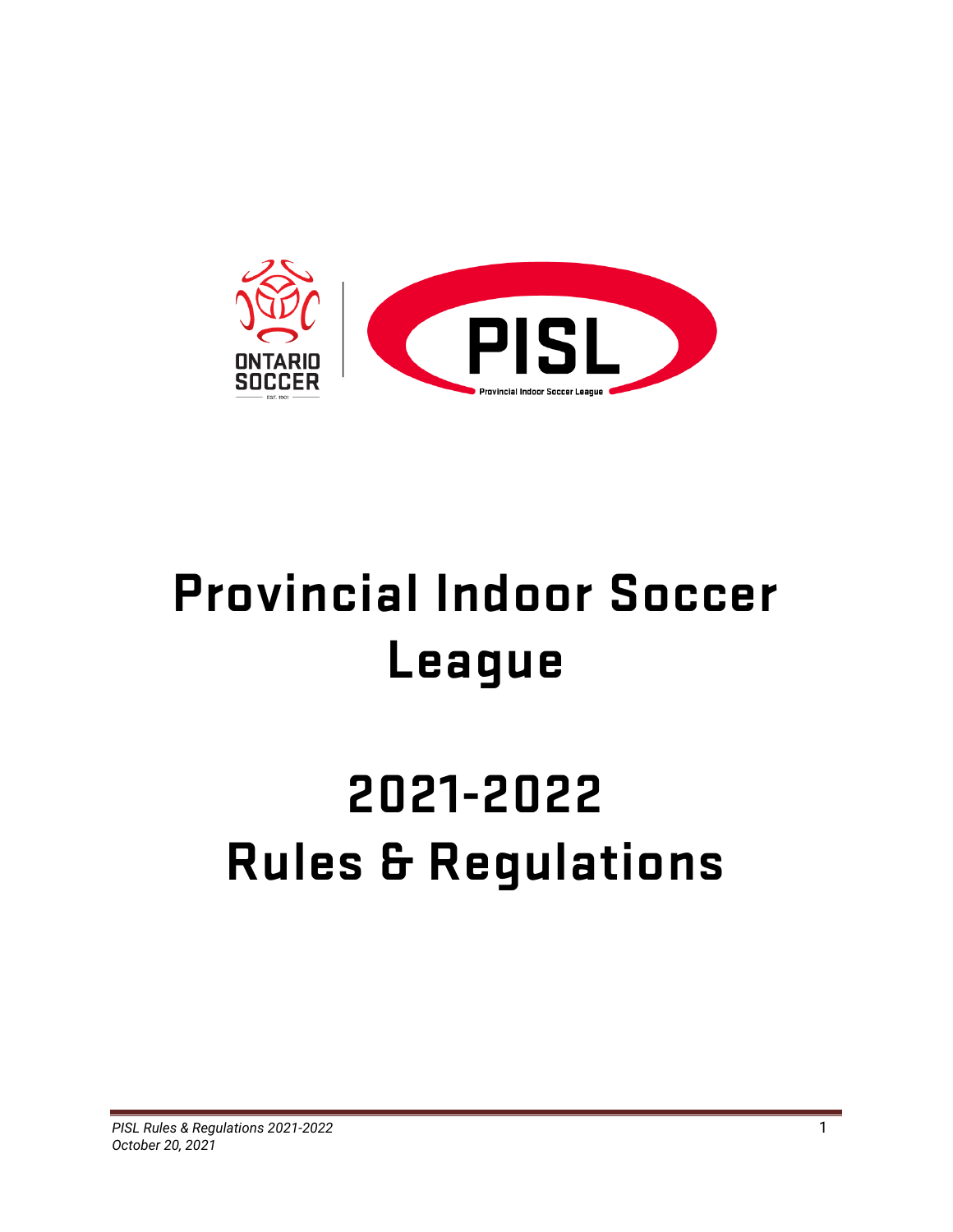#### **1. General**

- 1.1. The Provincial Indoor Soccer League (referred to as PISL and/or the League) offers 11v11 and small-sided indoor soccer for regional play within South and Central Regions for Under -13 to Under-21 age divisions. All rules shall be played in accordance with the Laws of the Game, except as otherwise noted in these rules and regulations.
- 1.2. The league office is located at:

Ontario Soccer Centre 7601 Martin Grove Road Vaughan, ON L4L 9E4 Phone: 905-264-9404 Email: pisl@sontariosoccer.net Office Hours: Monday – Friday, 9:00am – 6:00pm *For after-hours inquiries, please email* 

1.3. A copy of the current Rules & Regulations, forms, schedules and standings, and other league information shall be posted on the **PISL web page** at: http://www.ontariosoccer.net/pisl

The PISL also uses the following forms of social media to provide information:

 **Facebook**: https://www.facebook.com/OntarioSoccerCentre/  **Twitter**: https://twitter.com/SoccerCentreOnt  **Instagram:** https://www.instagram.com/ontariosoccercentre/

- 1.4. During the playing season, the League may review and modify any current Rules or Regulations or add rules and regulations not addressed within this document. Any changes shall be effective seven (7) days after initiated and such changes and their scheduled effective dates shall be communicated to teams directly by email.
- 1.5. All matters not included in these Rules and Regulations shall be dealt in accordance with ONTARIO SOCCER Policies and Operational Procedures.
- 1.6. Teams failing to comply with PISL Rules & Regulations are subject to fines and/or disciplinary action. Team and club officials shall be notified in writing of any disciplinary action and/or fines levied as per the published schedule of PISL fines. All fines resulting from breaches of rules and/or misconduct shall be assessed against the Club.
- 1.7. The League uses email as its primary method of communication. It is the responsibility of the team to keep PISL informed of any changes to the contact information for the team. When matters are time sensitive and specific to a few games, League staff will phone team contacts. If a time sensitive matter affects a specific date (ie. all teams playing on a specific date) and/or a specific facility location, information and/or updates will be posted on Social Media and followed up with emails as timing permits.
- 1.8. The League uses E2E as its league management system.

#### **2. Code of Conduct**

- 2.1. Clubs and their representatives are responsible for the conduct of their membership (team officials, players, spectators/parents, administrators, etc) and are expected to maintain conduct in accordance with ONTARIO SOCCER **Policy 13.0 - Code of Conduct & Ethics** at and in the vicinity of any game in which their Team participates. This includes the facility where the game is played, and the facility's grounds.
- 2.2. All team officials and players, as entered on the game sheet, shall confine themselves to their designated bench or technical area.
- 2.3. No team official or player may enter the field of play at any time without the prior approval of the referee (player substitution excepted). Disciplinary action and penalties in accordance with ONTARIO SOCCER policies and procedures, and/or any applicable fines as per the published schedule of PISL fines may apply.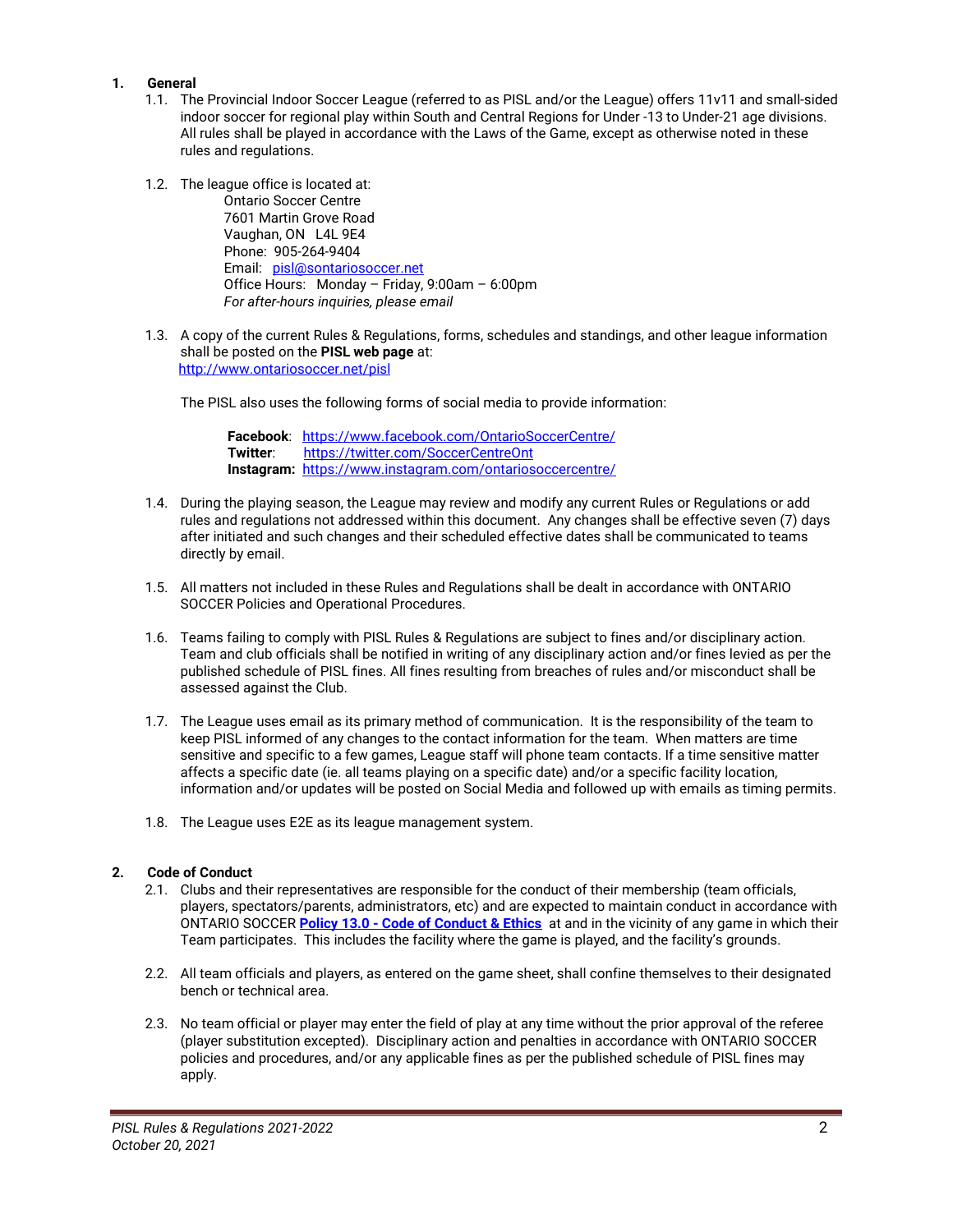- 2.4. Any coach or team official who withdraws their team or any of their players from the field of play without prior approval of the referee shall be subject to disciplinary action and penalties in accordance with ONTARIO SOCCER policies and procedures, and any applicable fines as per the published schedule of PISL fines.
- 2.5. A player, coach or other team official who tries, or does impede, harass or otherwise intimidate a game official or opposing team officials, shall be subject to disciplinary action and penalties in accordance with ONTARIO SOCCER policies and procedures.
- 2.6. In the event of an altercation on the field of play, anyone from the bench entering the field of play during the alteration, for whatever reasons, shall be subject to disciplinary action and penalties in accordance with ONTARIO SOCCER policies and procedures.

#### **3. Age Groups and Divisions**

- 3.1. Subject to ONTARIO SOCCER Policies and Operational Procedures and the approved Terms of League Operations, the PISL may operate:
	- a) Male and Female Regional divisions for Central and South Regions from Under-13 to Under-18.
	- b) Male and Female Regional divisions for Central and South regions for Under-21.
- 3.2. In this document, a reference to an "age group" or "division" refers to any one of the U13, U14, U15, U16, U17 , U18 and U21 age cohorts as defined under ONTARIO SOCCER Polices and Operational Procedures.

#### **4. League Fees and Team Entry Applications**

- 4.1. Team applications shall be made to PISL on a form provided by the League, accompanied with the required deposit and submitted by the application deadline date as specified in the league application package and form. Any application received without the required deposit will be considered incomplete, and the team will be waitlisted until the deposit is received. All applications are subject to availability within each age division. Late applications may be considered at the discretion of the League.
- 4.2. Teams must register in their appropriate age division. It shall be only at the discretion of the League for a team to be permitted to play up in a higher age division.
- 4.3. The League reserves the right to adjust an age division(s) based on the number and ability of teams that apply.
	- a) The League may tier an age division if a division has 12 or more teams.
	- b) The League may combine an age division with an insufficient number of teams with an age division one year older or younger. Where PISL is unable to operate a division due to an insufficient number of team entries, and combining two age divisions is not feasible, the deposit fee shall be returned to those teams in the affected age division.
- 4.4. Playing out permission is required only for teams in districts outside of the Central and South regions.
- 4.5. League fees must be paid in accordance with the payment schedule as specified in the league application package and form. If league fees have not been paid as per the payment schedule, teams shall not be permitted to play and shall forfeit their game(s) until the fees have been paid. Teams shall be responsible for all associated game costs and may be subject to PISL fines. Late payment charges shall apply for missed deadlines as per Schedule 1 – League Fees.
- 4.6. Teams withdrawing after the application deadline date and before the first league season game, shall forfeit the deposit.
- 4.7. Teams withdrawing after the start of the League playing season, shall forfeit all league fees and be subject to any applicable fines as per Schedule 3 – League Fines.
- 4.8. Any team whose cheque is returned by the bank shall be charged an administrative fee of \$50 and be required to make the new payment by bank certified cheque/draft.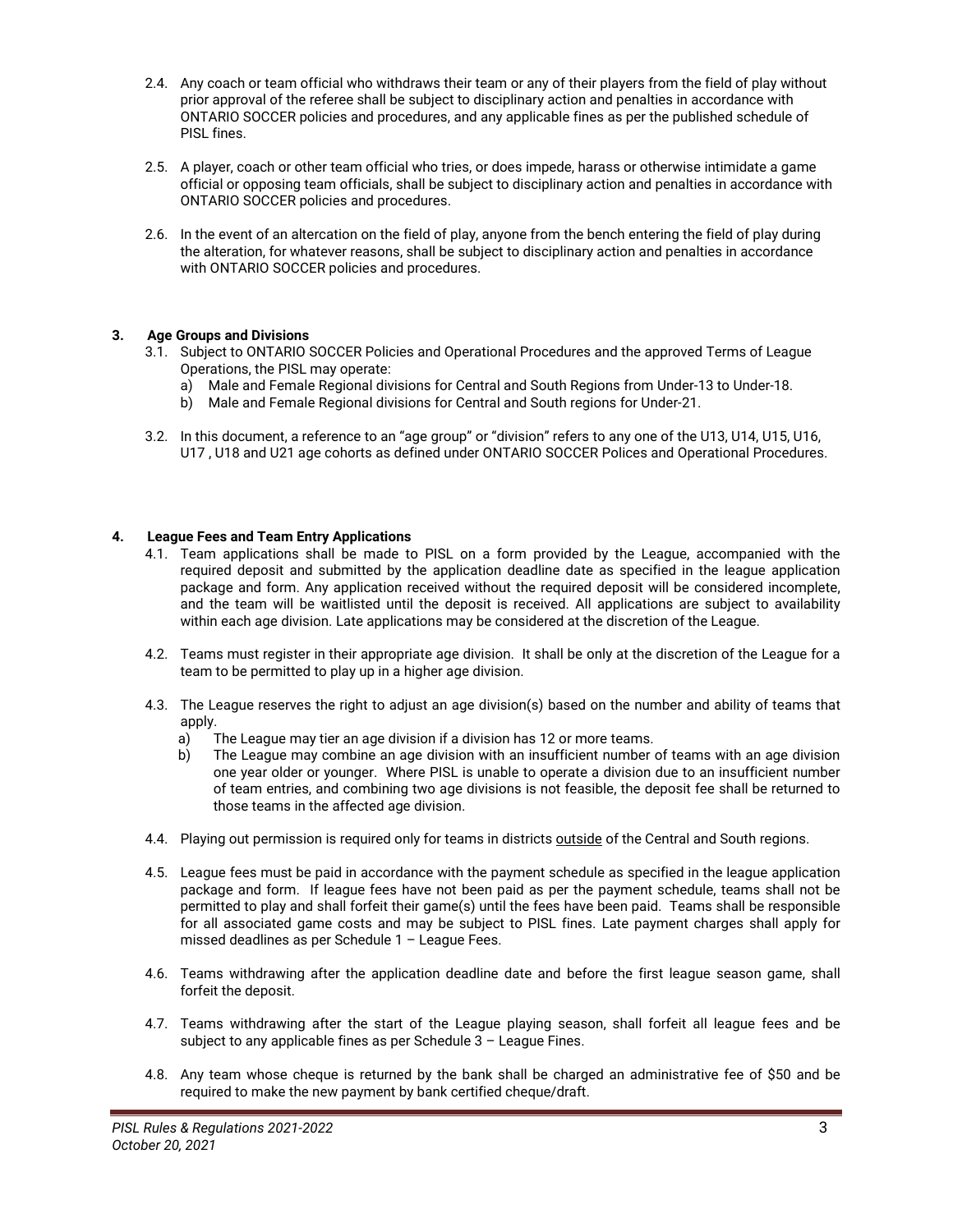#### **5. League Season & Game Schedules**

- 5.1. Game days shall be Saturday and/or Sunday.
- 5.2. Under-13 to Under-18 Divisions
	- a) The 11v 11 League shall consist of a 12-game season
	- b) The small sided League shall consist of an 18-game season
- 5.3. Under-21 Division
	- a) The League shall consist of a 12-game season with a bi-weekly schedule.
- 5.4. The League reserves the right to schedule games on other days/times when circumstances require as such.
- 5.5. All games shall be played as scheduled unless:
	- a) At the discretion of the referee, a postponement is necessary due to unplayable conditions (eg. unplayable field conditions, power failure, etc). *Reference – Rule #12.8.*
	- b) Any team entered in the Ontario Indoor or Futsal Cup has a cup game(s) conflicting with a league game(s), providing the team has notified the League no later than **fourteen (14)** days' prior to the conflict(s). *NOTE: It is not the responsibility of PISL to identify teams participating in Ontario Indoor or Futsal Cup and any potential conflicts. Failure to notify PISL within the required time will result in no rescheduling of the league game and the team forfeiting its game.*
	- c) At the discretion of the League, a game may be subject to postponement.
	- d) If, due to matters out of the league's control, PISL must cancel a series of games, PISL will make every effort to reschedule.

Due to the complex scheduling of games and limited indoor field availability, requests for rescheduling games for any other reason other than those listed in PISL Rule #5.4 shall not be considered.

- 5.6. Game schedules shall be posted on the PISL webpage one week prior to the season kickoff.
	- a) It is the responsibility of the team official(s) to check the schedule on a regular basis to ensure there have been no changes to the team schedule (i.e. date, time and/or location).
	- b) In the event a change must be made to a scheduled game less than 7 days prior to such game, the league shall advise the teams directly.
	- c) If weather conditions make transportation to games unsafe, and the league decides to cancel games, the cancellation notice will be posted on the PISL webpage, Facebook and Twitter. Teams are advised to check before leaving for a game. Teams are encouraged to have a form of communication tree (e.g. Phone or text) in place for expediting information on short notice to all team members.

#### **6. Registration of Players**

- 6.1. All Players shall be registered with their Club's respective District Association in accordance with ONTARIO SOCCER Policies and Operational Procedures.
- 6.2. A player shall only be eligible to play for one club in the PISL, and for only one team per age division within that club.
- 6.3. All players shall be in possession of, and make available, if requested, a valid ONTARIO SOCCER Registration Identification. Such Registration Identification shall be either:
	- a) An ONTARIO SOCCER Registration Book, or
	- b) An ONTARIO SOCCER Identification Card, accompanied by a valid ONTARIO SOCCER Team Roster Report
- 6.4. If the Registration Book or Identification Card (with valid Team Roster Report) cannot be made available, the player is not eligible to participate in the game.
- 6.5. A player may transfer to another team provided the transfer takes place **prior to February 1** and in accordance with ONTARIO SOCCER Policies and Operational Procedures.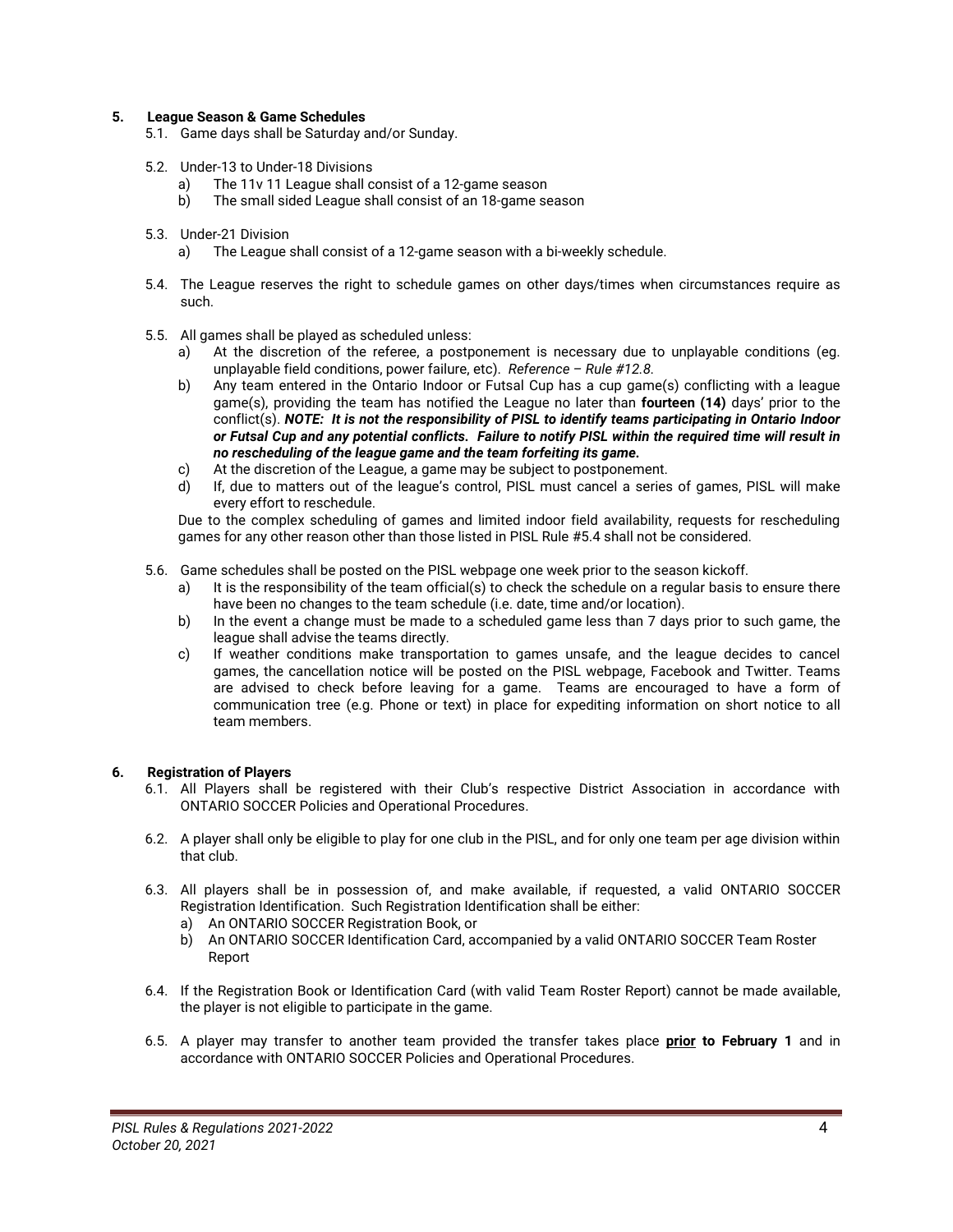#### **7. Team Officials**

- 7.1. In accordance with ONTARIO SOCCER Policies and Operational Procedures, all coaches and assistant coaches are required to have completed:
	- a) Respect in Soccer certification; and
	- b) Making Head Way in Soccer, and (April 2017)
	- one of the following:
		- i. Senior Level of the Community Coaching Program (giving him/her full certification as a Community Coach ) which was discontinued December 31, 2011, or
		- ii. After December 31, 2011, the Soccer for Life course plus MED (Making Ethical Decisions).
- 7.2. All coaches and other Team Officials shall be registered with their Club's respective District Associations in accordance with ONTARIO SOCCER Policies and Operational Procedures.
- 7.3. A maximum of four (4) team officials shall be permitted to be registered to a team and to sit on the bench.
- 7.4. All team officials shall be in possession of, and make available, if requested, a valid ONTARIO SOCCER Registration Identification. Such Registration Identification shall be either:
	- c) An ONTARIO SOCCER Registration Book, or
	- d) An ONTARIO SOCCER Identification Card, accompanied by a valid ONTARIO SOCCER Team Roster Report

#### **8. Team Roster and Verification**

- 8.1. As per ONTARIO SOCCER Polices and Operational Procedures
	- a) For 11v11 league play, Under-13 to Under-18 teams must have a minimum of 11 players registered to the team, with a maximum of twenty (20) players and four (4) team officials registered at any one time.
	- b) For small sided league play, Under-13 to Under-18 teams must have a minimum of 7 players registered to the teams, with a maximum of eighteen (18) players and four (4) team officials registered at any one time.
	- c) Under-21 teams must have a minimum of 11 players registered to the team, with a maximum of twenty-five (25) players and four (4) officials registered at any one time.
- 8.2. Each team must submit an ONTARIO SOCCER Team Roster Report to the league office no later than 24 hours before its first game.
- 8.3. Any change in players and/or team officials on the team roster must be reported to PISL by submitting a revised ONTARIO SOCCER Team Roster report to the league a minimum of 24 hours prior to the game in which the new player(s) and/or team officials(s) will participate.
- 8.4. The team roster freeze deadline shall be **January 31**. Any player added to the team roster after January 31 shall not be eligible to play in any PISL competition for that team.
- 8.5. All players and team officials must be in possession of a valid ONTARIO SOCCER Registration Identification to be eligible to participate in a game. *Reference – Rules #6.3, 7.4.*  NOTE:When ONTARIO SOCCER Identification Cards are used, they must be accompanied with a valid Team Roster Report at all times.
- 8.6. A team official from the opposing team may request to examine the ONTARIO SOCCER Registration Identification of the players and team officials prior to the scheduled start of the game and must not cause a delay of the kickoff. Upon checking the Registration Identification, the team official of the opposing team is required to initial the box, "Books checked", on all copies of the opposing team's game sheets.
	- a) Any player whose name does not appear on the game sheet or who does not have a valid ONTARIO SOCCER Registration Identification is ineligible to play in the game.
	- b) Any team official whose name does not appear on the game sheet or who does not have a valid ONTARIO SOCCER Registration Identification is ineligible to be on the game sheet and on the bench.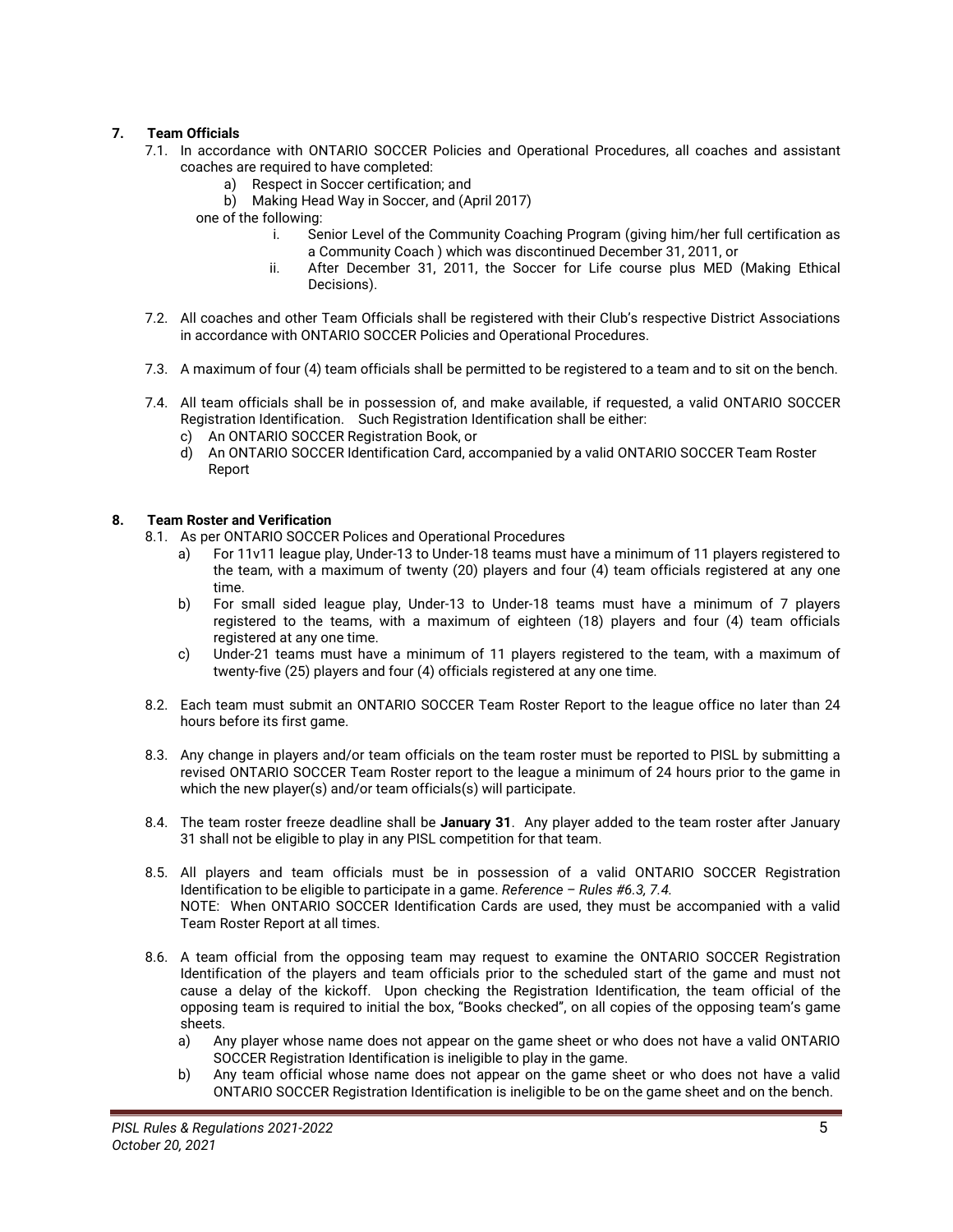- c) A team official from the opposing team may request to examine the ONTARIO SOCCER Registration Identification of any player who arrives after the start of the game.
- d) The referee will note all questions regarding a player's eligibility or the validity of a player's ONTARIO SOCCER Registration Identification on the game sheet and the player concerned must sign and enter his/her date of birth on the game sheet.
- 8.7. No protest regarding the eligibility of a player(s) and/or team official(s) shall be considered if the ONTARIO SOCCER Registration Identification was not checked.

#### **9. Call-ups, Temporary Eligibility Permits and Trial Permits**

- 9.1. Call-ups:
	- a) A U13-U18 team may call up a maximum of three (3) players from a lower-level team within the same club for a league game in accordance with ONTARIO SOCCER Operational Procedures (Competitions Procedure 21.1.3.a, 21.2 – 21.5).
	- b) A U21 team may call up a maximum of five (5) players from a lower-level team within the same club for a league game in accordance with ONTARIO SOCCER Operational Procedures.
	- c) A player may not be called up to another team which is in the same division as the team to which the player is registered.
	- d) A player who is called up to a team must not be currently suspended by any other league or governing organization affiliated with ONTARIO SOCCER
	- e) Any player being called up must possess and make available, if requested, a valid ONTARIO SOCCER Registration Identification to be eligible to play.
	- f) Subject to all other conditions in Section 9.1, any player may be called up an unlimited number of times during the season.
- 9.2. Temporary Eligibility Permits (TEP)
	- a) Temporary Eligibility permits are not permitted.
- 9.3. Short Term Registration Permits (reference ONTARIO SOCCER Registration Procedure 8.0)
	- a) A player in possession of an ONTARIO SOCCER issued Short Term Registration Permit is eligible to play in a PISL league game up to, and including January 31.
	- b) An ONTARIO SOCCER issued Short Term Registration Permit entitles a non-registered player to play three (3) games for a registered team during a thirty day period.
	- c) In addition to the Short Term Registration Permit, the player must possess and make available, if requested, a valid ONTARIO SOCCER Registration Identification to be eligible to play under a Short Registration Permit.
	- d) A player may only be issued one trial permit to play for any one Club.
	- e) A player may obtain two short term registration permits during one playing season. The short term registration periods shall not overlap.

#### **10. Player Eligibility**

- 10.1. Where it comes to the attention of PISL, through any means, that one or more unregistered or ineligible player(s), or a player(s) registered to a team after the January 31 roster freeze, have allegedly participated in a game, the League will investigate and take appropriate disciplinary action.
- 10.2. Any team found to have played an ineligible player or a player registered to a team after the January 31 roster freeze, shall forfeit all the games in which such player participated and the game points shall be awarded to the opposing team(s). If both teams participating in a game fail to comply with this rule, no points shall be awarded to either team and each team will have one (1) loss added to its record.
- 10.3. Any team found to have played an ineligible player or player registered to a team after the roster freeze, will be subject to a disciplinary hearing. If found guilty, the team official(s) and club will be assessed penalties in accordance with ONTARIO SOCCER Discipline Procedure 9.0.and, if applicable, PISL Schedule 3 – League Fines.
- 10.4. An ineligible player, as per ONTARIO SOCCER Discipline Procedure 9.12.2, is defined as follows: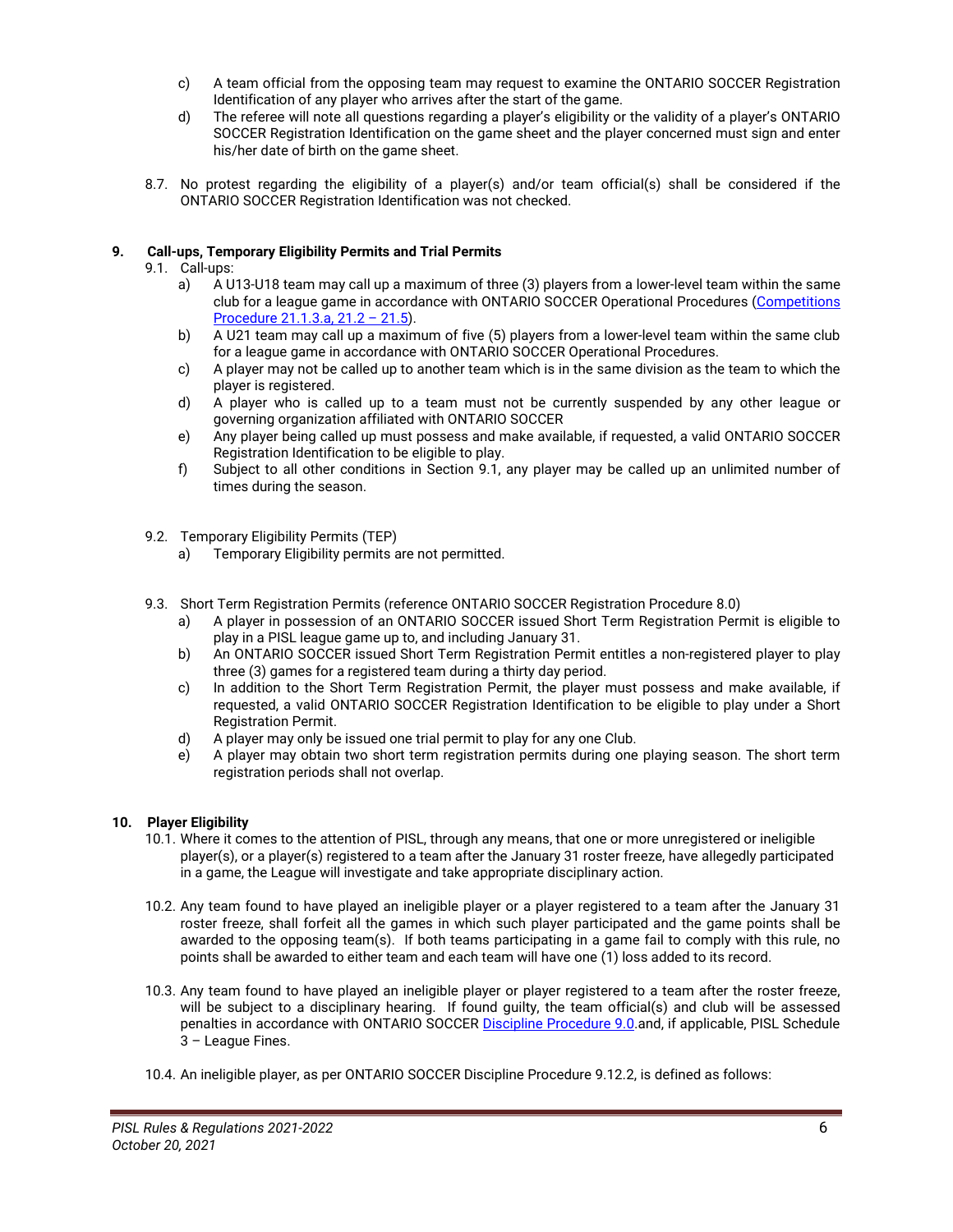- a) Playing while under suspension,
- b) Playing without an international transfer,
- c) Playing without having been re-instated from Professional to amateur,
- d) Playing while not being properly registered,
- e) Playing while not being registered to that team unless on a valid trial permit,
- f) Playing in an age specific competition without the eligible age classification,
- g) Playing up or playing as a guest player when ineligible to do so,
- h) Playing after failing to produce ONTARIO SOCCER Registrant Book or ONTARIO SOCCER approved Identification Card when requested to do so.

#### **11. Equipment**

- 11.1. Teams must provide each player with identical jerseys with differing numbers on the back of the jerseys which are to be worn at every game. If the referee decides that the team colours conflict, the home team, as designated in the game schedule, is required to change to an alternate jersey.
- 11.2. The goalkeeper's jersey colour must be different from that of either team.
- 11.3. The home team shall be responsible for providing the game balls.

#### **12. League Games & Game Rules**

- 12.1. Each game shall consist of two (2) equal halves of 25 minutes each plus a 3 minute halftime interval.
- 12.2. If the ball should come in contact with outside interference and drop, or change direction, such as but not limited to the ceiling, ceiling mounted fixture or curtain divider, a drop ball shall be awarded from the spot on the field directly below the point of initial contact, unless play was stopped inside the goal area. In this case the ball is dropped on the goal area line which is parallel to the goal line at the point nearest to where the ball was when play was stopped.
- 12.3. Unlimited substitutions are permitted at any time and may be made on the fly. Substitutions do not require a stoppage in play. All substitutions must take place within one metre of the half way line on the side of the field where the substituting player's bench is located.
- 12.4. The referee shall start the game at the scheduled kick-off time. In the event of a delay in the scheduled kick-off time, the referee may shorten each half to not less than 20 minutes per half. The referee shall be the sole judge of the amount of time played, and his/her decision on this matter shall not be subject to appeal or protest.
- 12.5. Any team that fails to field the minimum seven (7) players at the scheduled kick-off time shall be deemed to have failed to appear for a scheduled game and the team shall forfeit the game to the opposing team with a score of 3-0. The team shall also be subject to any applicable fines, as per Schedule 3 - League Fines
	- a) In the event a team is unable to field the minimum seven (7) players for a scheduled game and notifies the League no later than 72 hours prior to the scheduled game, the team shall forfeit that game to the opposing team with a score of 3-0 but will not be subject to any fine.
- 12.6. Any team that fails to present itself at the game field by the scheduled kick-off time shall be deemed to have failed to appear for that game and the team shall forfeit the game to the opposing team with a score of 3-0. The team shall be subject to any applicable fines, as per Schedule 3 - League fines.
	- a) If both teams fail to appear for a scheduled game, there shall be no points and no score for the game but each team will have one (1) loss added to its record. Both teams shall be subject to any applicable fines, as per Schedule 3 – League Fines.
- 12.7. In the event a team has its compliment of players reduced to less than seven (7) players during a game for whatever reason, the team shall forfeit the game.
- 12.8. If, in the opinion of the referee, a game should be abandoned due to extenuating circumstances (eg. unplayable field conditions, power failure), before the completion of  $\frac{3}{4}$  of the total regular playing time as specified in Rule #12.1, the game shall be rescheduled. Games abandoned in the last quarter of the regular playing time shall be deemed as compete and the actual score at that time shall stand.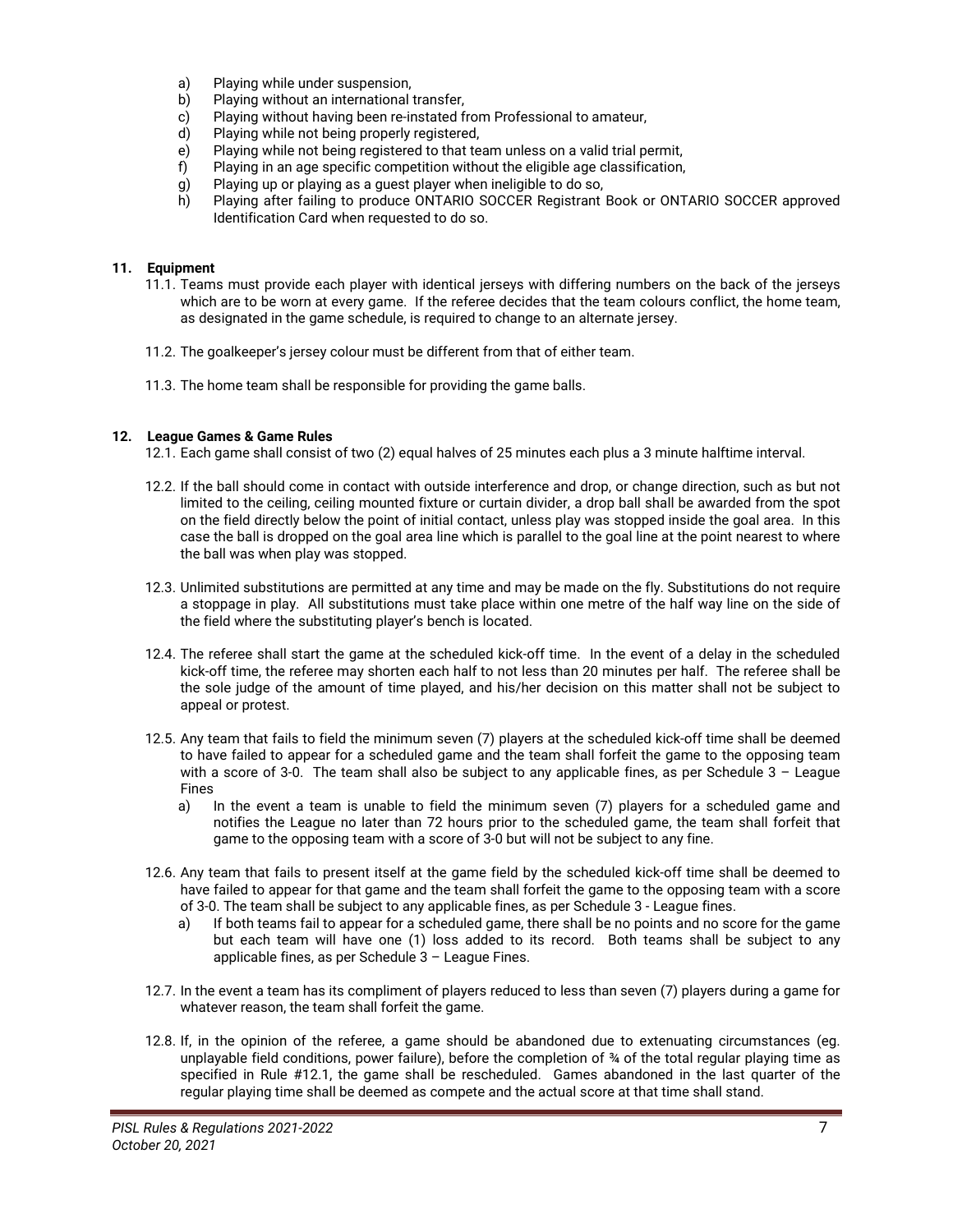- 12.9. If a game is abandoned by the referee due to the actions of players, officials or spectators/supporters of a team, or the referee is concerned for the safety of all persons in the facility by continuing the game, the League shall decide, by review of the circumstances, the result of the game, which may include rescheduling the game or calling a forfeit. The players and the team officials will be subject to disciplinary action and penalties assessed in accordance with ONTARIO SOCCER Discipline policies and procedures and any applicable fines as per Schedule 3 - League fines.
- 12.10. In the event weather conditions make for hazardous travel and/or cause a facility, or all facilities, to close, only the league shall cancel and reschedules games. All affected teams shall be notified and information will be posted on the PISL webpage, Facebook page and Twitter.

#### **13. Game Sheets**

- 13.1. Gams sheets must be prepared in triplicate (3 copies) and presented to the referee prior to the start of the game.
- 13.2. All players and team officials participating in a game must be identified on the official game sheet. All team officials present at the game (on the bench) must sign the team's game sheet.
- 13.3. Only eighteen (18) players and four (4) team officials may be listed (dressed and/or on the bench) on the game sheet and are eligible to play in any game. Any player and/or Team Official serving a suspension must not appear on the game sheet and is not permitted to sit on the bench.
- 13.4. Players who are being called up, or playing with a Short Term Registration Permit, must be identified on the game sheet in the column labelled "Call-up".
- 13.5. The names of players and Team Officials not present at the game must be either omitted from, or crossed out on, the game sheet. All players, including call-ups, and Team Officials whose names appear on the game sheet that are not crossed out, shall be deemed to have played or participated in the game.
- 13.6. The team official's signature shall certify the eligibility of all players and officials whose names appear on the game sheet, to participate in that game.
- 13.7. Incomplete game sheets and/or those with irregularities are subject to fines for game sheet irregularity as per Schedule 3 – League Fines.

#### **14. League Standings & Championship Games**

- 14.1. In all League games, three (3) points shall be awarded for a win and one (1) point for a tie. No points shall be awarded for a loss.
- 14.2. A Team that forfeits or defaults a game shall lose the game by a score of 3-0.
- 14.3. For under-13 to Under-18 divisions, the Team with the most points, in each Division, at the end of the regular League schedule shall be the team that places first and shall be declared the League Winner for that Division.
- 14.4. If two or more teams in an age group are tied in points at the end of the League schedule, then the tiebreaker to determine the team standings shall be determined in the following order:
	- a) The team with the most points in the head-to-head games played between the tied teams shall be declared the winner of the tie-breaker;
	- b) The team with the most wins in all regular season games shall be declared the winner of the tie-breaker;
	- c) The team with the highest Goal Differential (Goals For minus Goals Against) shall be declared the winner of the tie-breaker;
	- d) The team with the least Goals Against in all regular season games shall be declared the winner of the tie-breaker;
	- e) The team with the most Goals For in all regular season games shall be declared the winner of the tie-breaker;
	- f) Coin Toss in the presence of representatives of each team.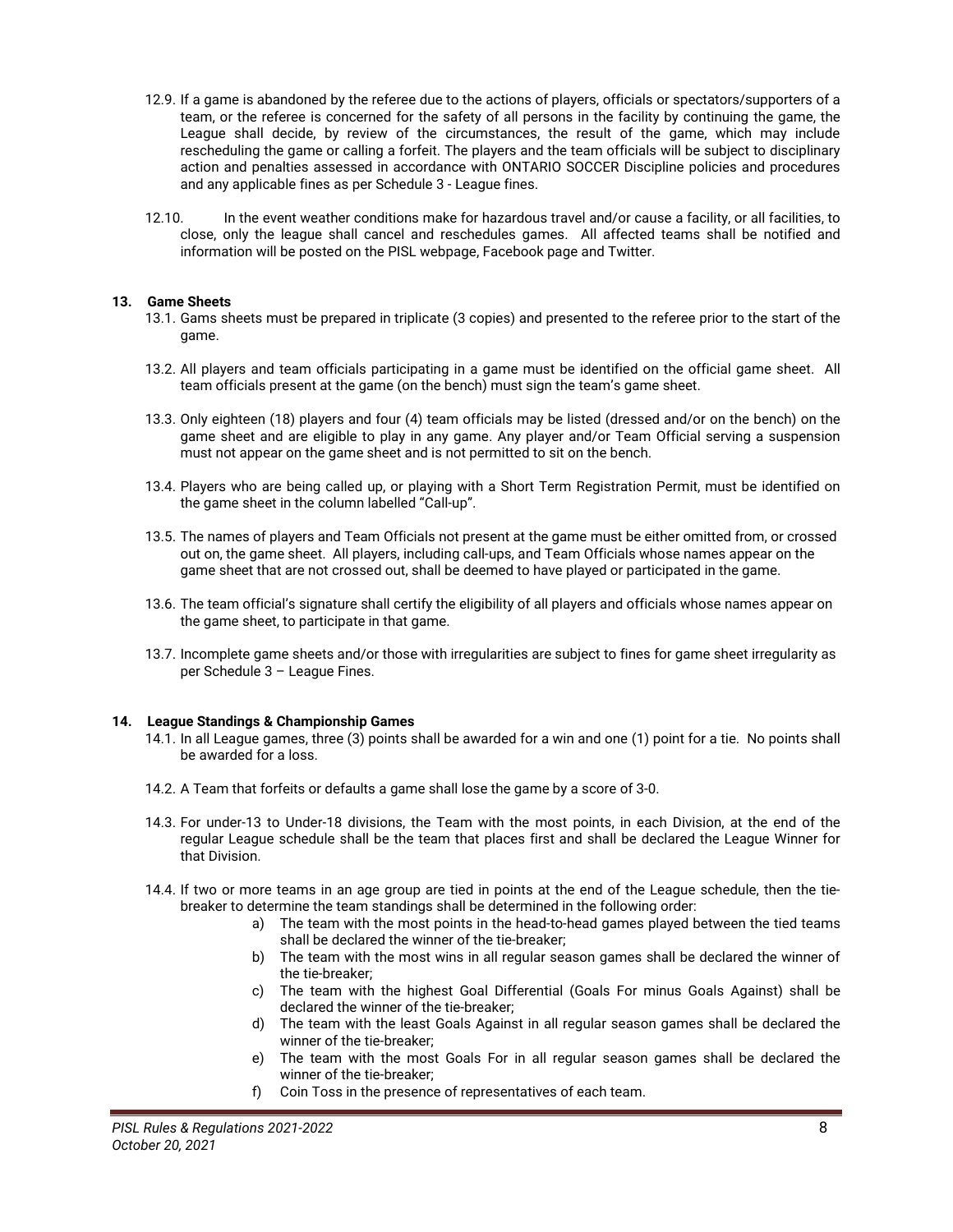14.5. In cases where the process above has decided the winner of a tie between three or more teams, then the process shall be repeated to break the tie between the remaining teams. As an example, if three teams are tied for first place, the process above shall determine the champion, and then the process above shall be repeated to determine which of the remaining two teams receives the second place position.

#### **15. Promotion and Relegation**

15.1. There is no promotion and relegation for the Provincial Indoor Soccer League.

#### **16. Referees**

16.1. Referees and assistant referees shall be assigned to all league games.

- 16.2. Referee fees for all league games shall be determined by the league.
- 16.3. At each game, a team official from each team must provide three (3) completed game sheets to the referee along with the correct officiating fees as per the schedule of league fees prior to the commencement of the game. Only fees for those referees present shall be paid.
	- a) In the event that a team fails to show up and no game is played, the game official fees shall be paid by PISL upon receiving the game sheet and special incident report from the referee.
	- b) Should PISL cancel a game with less than 3 hours' notice, the referees shall be paid 100% of the officiating fees by PISL.
	- c) Notwithstanding Rule 16.3.b, should PISL be required to cancel a game(s) due to circumstances beyond its control (e.g. inclement weather, facility closure, etc), referees shall be paid 50% of the officiating fees if less than 3 hours' notice has been provided.
- 16.4. Referees shall wear proper attire as per ONTARIO SOCCER published procedures.
- 16.5. All game officials must print and sign their names on the game sheet.
- 16.6. The referee is responsible for reporting all game infractions and misconduct that may have occurred during the game, and submitting the completed game sheets and all applicable game reports on Refcentre.
- 16.7. A referee shall not officiate more than 3 games on a given day unless granted an exception by a league official.

#### **17. Protests**

- 17.1. Any protest shall be submitted in writing, accompanied by the applicable protest fee and received by the League office within 72 hours from the date of the game in which the protest has arisen. Protests should be addressed to:
	- Provincial Indoor Soccer League Attn: PISL Discipline Committee c/o Ontario Soccer Centre 7601 Martin Grove Road Vaughan, ON L4L 9E4
- 17.2. The written submission of a protest shall include the following"
	- Name of protesting team
	- Date of game, location, time and game number
	- Age division
	- Name of opposing team
	- Rule(s) which were violated
	- Any additional information to support the protest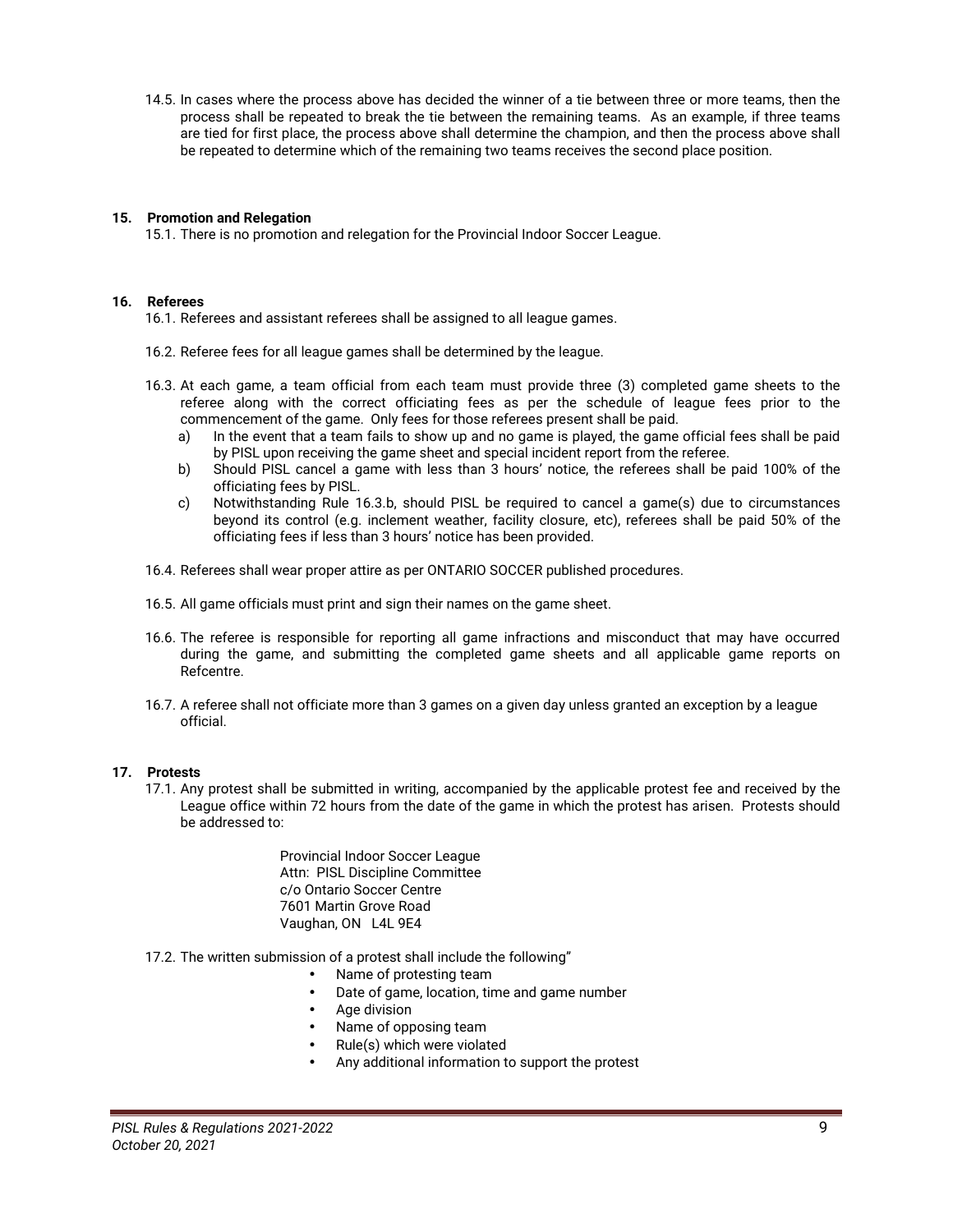- 17.3. Where a game is played under protest, such fact must be noted on the game sheet and a formal protest must then be lodged as stipulated in this section.
- 17.4. Correctly submitted protests within the specified deadlines shall be heard by the Discipline Committee. Protests which do not meet the requirements of Rules #17.2 – 17.3 shall be declared out of order and not heard.
- 17.5. Protest fees shall be refunded only if the protest is upheld.
- 17.6. No protest pertaining to the decision of a game official shall be entertained.
- 17.7. No protest pertaining to the eligibility of a player(s) and/or team official(s) shall be considered when player/team official books were not checked.

#### **18. Discipline**

18.1. Discipline shall be conducted in accordance with ONTARIO SOCCER policies.

- 18.2. Discipline by Review shall be held every Wednesday.
	- a) Except in cases of ONTARIO SOCCER Misconduct Type 1.3, 1.5 and 1.6, an individual who is subject to the Discipline By Review system (DBR) shall have the right to request a discipline hearing. If the accused person does not request a hearing by 5pm on the Tuesday immediately following the dismissal, the case will be dealt with by DBR and, if the accused person is found guilty, the applicable penalties and/or fines, established by ONTARIO SOCCER for the offence for which he/she has been charged, shall apply.
	- b) Except where a decision has been made that is in contravention of, or not in accordance with a published rule, discipline decisions made under the DBR System may not be appealed.
- 18.3. Any request for a hearing shall be submitted by in writing and accompanied with a Hearing Fee of two hundred and fifty dollars (\$250.00) in the form of cheque or money order payable to The Soccer Centre. The request for hearing may be delivered to the PISL office by registered mail, courier service or hand delivered no later than 5pm of the Tuesday immediately following the game. The hearing fee shall be reimbursed only if the Discipline Panel finds the accused person not guilty. An accused person who has requested a hearing and fails to appear for the hearing shall forfeit the hearing fee.
- 18.4. Failure by the Referee to provide the game sheets and/or disciplinary reports to the league office within stipulated time frame does not make the game sheet or any disciplinary reports null and void. The league will process discipline once received and reviewed.
- 18.5. In the case of alleged referee assault, discipline shall be handled by the District Association in which the player or team official is registered on behalf of the ONTARIO SOCCER's Discipline Hearing Panel. The accused is automatically suspended from all soccer related activity, as per OSA policies and procedures, until the case has been disposed of.
- 18.6. Where ONTARIO SOCCER policies and procedures provide for Discipline by Hearing (DBH), and where PISL has been delegated the authority to handle all discipline pertaining to league activities, except where the offence was directed at a game official, the PISL shall appoint a Discipline Hearing Panel to hold a hearing and deal with the alleged infractions.
- 18.7. Any party required to attend a hearing may request one (1) postponement of a hearing. The party must submit a written request which must be received by the PISL no later than four days prior to the date of that hearing, stating the reason for requesting the postponement. All such requests must be accompanied by the correct fee. Should the request be denied, the fee shall be refunded. The PISL shall have full discretion to refund the "Request For Postponement Fee" if sufficient reason warrants such action.
- 18.8. The accused is required to present his/her ONTARIO SOCCER Registrant book (or ONTARIO SOCCER Identification Card) at all disciplinary hearings.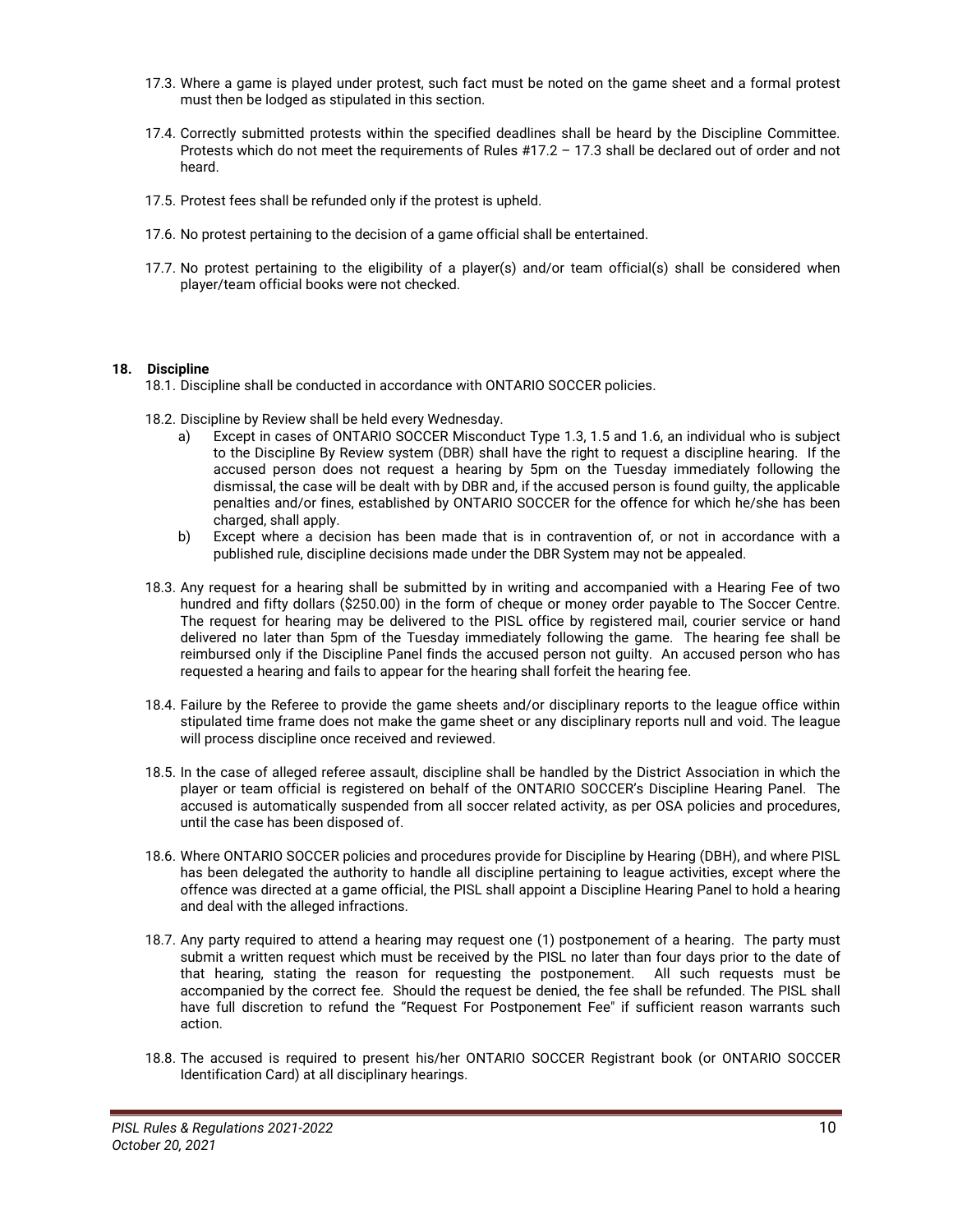- 18.9. Clubs shall ensure that accused players and team/club officials appear for their Discipline Hearing.
	- a) Failure of an accused player or team official to appear at a Discipline Hearing will result in the immediate suspension of the accused from all soccer related activities, and fines shall be imposed as per the published schedule of PISL fines. The suspension will continue to be in effect until the accused requests and attends a new hearing.
- 18.10. All youth players attending a Discipline Hearing must be accompanied by an adult who shall act as an advisor, failing which the hearing will not proceed and the player shall be suspended until the hearing is held.
- 18.11. Suspensions for the indoor season shall be for specific game(s) or time based suspension as per ONTARIO SOCCER discipline procedures. Where applicable, unserved suspensions shall carry over to the following indoor season.
	- a) Where game suspensions have been assessed, the suspension(s) shall be served as specified in the Notice of Discipline Decision. The league does not recognize and/or acknowledge self-imposed suspensions (e.g. Player receives a red card in a game and sits out the next game before receiving the Notice of Discipline Decision for the red card).
	- b) It is the responsibility of the Team Official to ensure that no suspended player or Team Official from the team appear on the game sheet and/or play/participate in any game for which he/she has been suspended. The name of the suspended individual must be crossed off.
	- c) When a player/team official is suspended for a game(s), and the game is cancelled, or not played, the suspension will carry over to the next scheduled game(s);
	- d) If a game is started, then abandoned, based on a decision of the referee, the suspension will be deemed to have been served.
- 18.12. Clubs are responsible for paying all fees and fines. Payments must be made by cheque or money order payable to The Soccer Centre and must be paid within 21 days of receiving notification. Payments not received within 21 days shall be subject to a late fee as per Schedule 1 – League Fees.
- 18.13. Complete details on ONTARIO SOCCER Operational Procedure 12.0 Discipline are available on ONTARIO SOCCER's website at:

http://www.ontariosoccer.net/governing-documents-discipline

#### **19. Appeals**

19.1. Appeals of PISL decisions shall be submitted to ONTARIO SOCCER's Discipline & Appeals Committee via appealcasemanager@ontariosoccer.net within 14 days of receiving the decision and the Rights to Appeal Information. Appeals are processed in accordance with ONTARIO SOCCER's Operational Procedure 13.0 – Appeals.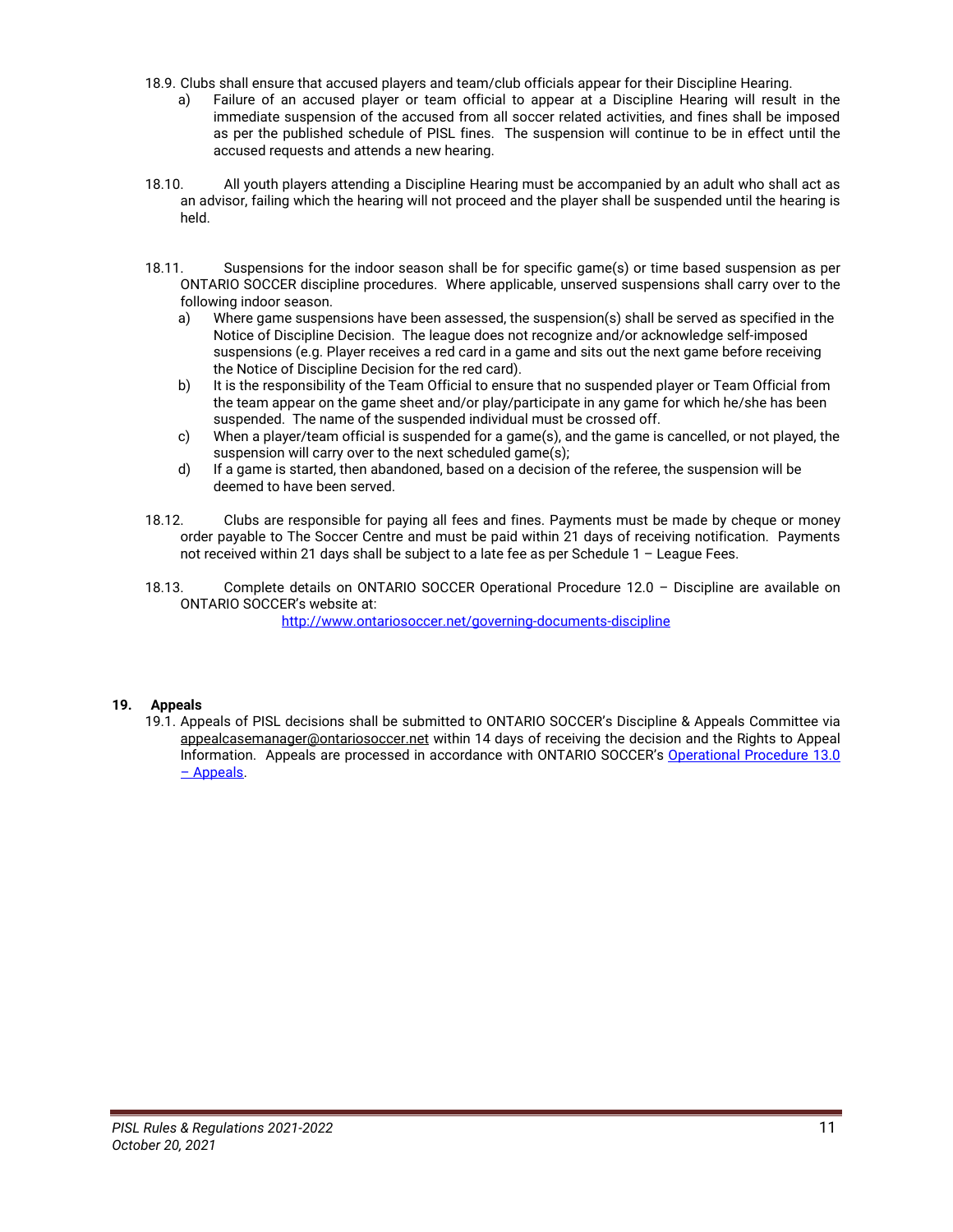## **2021-2022 Provincial Indoor Soccer League**

### **Schedule 1 - League Fees**

| Code                                                                                                             | <b>Description</b>                                                                      | <b>Amount</b>                                                                                   |  |  |  |
|------------------------------------------------------------------------------------------------------------------|-----------------------------------------------------------------------------------------|-------------------------------------------------------------------------------------------------|--|--|--|
| Unless otherwise specified, all fees are payable to <b>The Soccer Centre by VISA</b> , MasterCard or team cheque |                                                                                         |                                                                                                 |  |  |  |
| 1.1                                                                                                              | Team League Fee (payable by team cheque,<br>VISA or MasterCard)                         |                                                                                                 |  |  |  |
|                                                                                                                  | 11v11 Team Registration                                                                 | \$4,150.00<br>Deposit - \$1,000 with application<br>Balance - \$3,150 due before season kickoff |  |  |  |
|                                                                                                                  | <b>Small-sided Team Registration</b>                                                    | \$2,550.00<br>Deposit - \$1,000 with application<br>Balance - \$2,550 due before season kickoff |  |  |  |
| 1.2                                                                                                              | Administrative fee for late payment of fees and                                         | $$50 - 1st$ missed deadline                                                                     |  |  |  |
|                                                                                                                  | fines                                                                                   | $$75$ – for each subsequent notification of<br>missed deadline                                  |  |  |  |
| 1.3                                                                                                              | Referee fee                                                                             | 11 v11 - \$50.00 per team per game                                                              |  |  |  |
|                                                                                                                  | (payable to the referee in cash at each game)                                           | Small sided - \$15 per team per game                                                            |  |  |  |
| 1.4                                                                                                              | Request for Discipline by Hearing Fee                                                   | \$250.00                                                                                        |  |  |  |
| 1.5                                                                                                              | Request for Hearing Fee when Accused is:<br>"Suspended until he/she Requests a Hearing" | \$250.00                                                                                        |  |  |  |
| 1.6                                                                                                              | Request for a Postponement of a Discipline<br><b>Hearing Fee</b>                        | \$250.00                                                                                        |  |  |  |
| 1.7                                                                                                              | Protest fee                                                                             | \$200.00                                                                                        |  |  |  |
| 1.8                                                                                                              | Administrative fee for NSF payment                                                      | \$50.00                                                                                         |  |  |  |
| 1.9                                                                                                              | Appeal fee (payable to ONTARIO SOCCER)                                                  | \$750.00                                                                                        |  |  |  |

### **Schedule 2 - Referee Fees**

| <b>Age Group</b> | Referee |      | <b>Assistant Referee Total Fees per Game</b> |
|------------------|---------|------|----------------------------------------------|
| 11v11            | S40     | \$30 | \$100                                        |
| Small Sided      | \$30    | \$O  | \$30                                         |

• *At each game a team official from each team is require to provide the referee with the required amount in cash prior to the commencement of the game. Only fees for those game officials present shall be paid.* 

• *In the event that a team fails to show up and no game is played, the game official fees shall be paid by PISL upon receiving the game sheet and special incident report from the referee.*

• *Should PISL be required to cancel a game(s) due to circumstances beyond its control (e.g. inclement weather, facility closure, etc), referees shall be paid 50% of the officiating fees if less than 3 hours' notice has been provided.*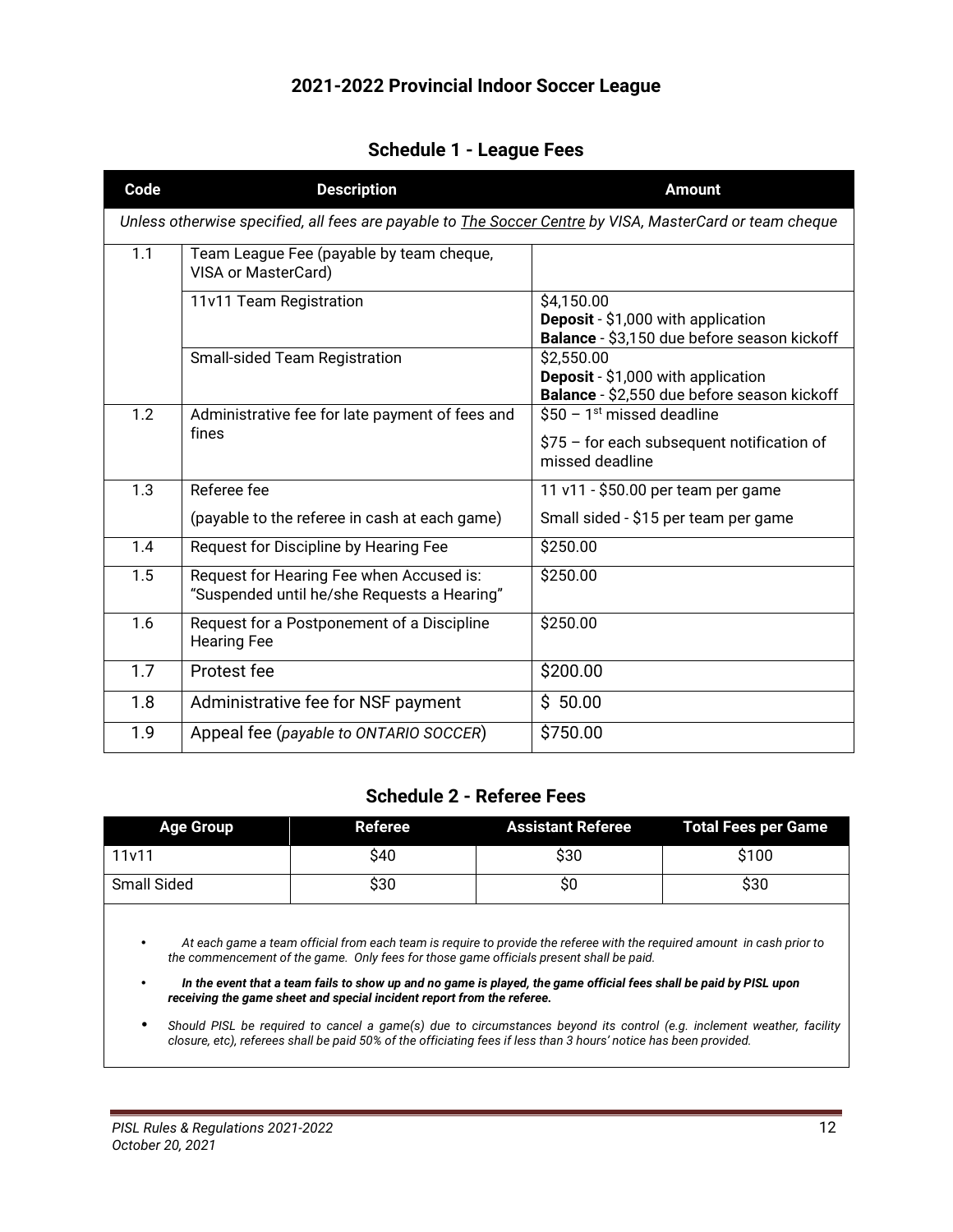# **2021-2022 Provincial Indoor Soccer League**

## **Schedule 3 - League Fines**

| Code | <b>Description</b>                                                                                                 | 1 <sup>st</sup> Offence                                        | 2 <sup>nd</sup> and Subsequent<br><b>Offences</b>              |  |  |
|------|--------------------------------------------------------------------------------------------------------------------|----------------------------------------------------------------|----------------------------------------------------------------|--|--|
|      | Clubs are responsible for paying all fees and fines which must be paid within 21 days of receiving<br>notification |                                                                |                                                                |  |  |
|      | Unless otherwise specified, all fees are payable to <b>The Soccer Centre</b> by VISA, MasterCard or club<br>cheque |                                                                |                                                                |  |  |
| 3.1  | Team withdrawal from league after start of<br>the league playing season                                            | \$500.00 plus forfeit of<br>league fees                        | N/A                                                            |  |  |
| 3.2  | <b>Game Sheet irregularity</b>                                                                                     | \$100                                                          | \$150                                                          |  |  |
| 3.3  | Failure to field the required number of<br>players at scheduled kick-off time of game                              | \$750 plus 100% of<br>referee game fees                        | \$1250 plus 100% of<br>referee game fees                       |  |  |
| 3.4  | Failure to appear at scheduled game                                                                                | \$750 plus 100% of<br>referee game fees                        | \$1250 plus 100% of<br>referee game fees                       |  |  |
| 3.5  | Inappropriate behavior by Team Officials or<br>Players in violation of Ontario Soccer Code of<br>Conduct           | \$250                                                          | \$400                                                          |  |  |
| 3.6  | Played a player in a PISL competition who<br>was registered to the team after the January<br>31 roster freeze      | \$200 plus forfeit of<br>game(s) in which<br>player was played | \$400 plus forfeit of<br>game(s) in which player<br>was played |  |  |